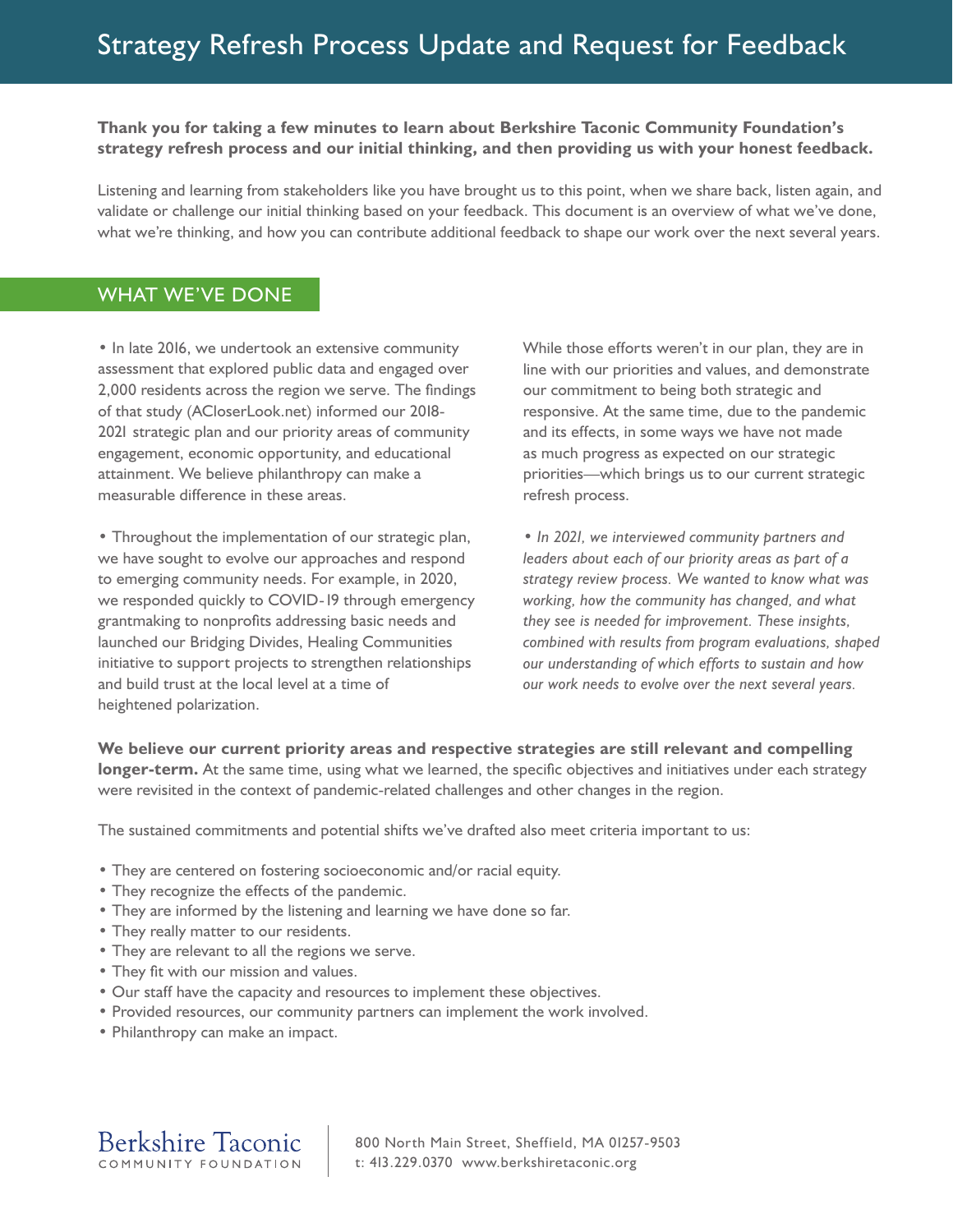# WHAT WE'RE THINKING

Based on what we've heard from our grantees and community members so far and our strategic criteria, we are considering the following sustained commitments and potential shifts in 2023-2025.

## Community Engagement - Increase involvement, foster connections and harness the skills and expertise people can bring to organizations and communities.

**STRATEGIES:** Arts organization support and arts education as vehicles to increase involvement

#### **CONTINUE**

- Arts Build Community (ABC) initiative (including research, grantmaking, capacity-building, and donor engagement)
- Involvement of residents who led community research phase and help make grantmaking decisions
- Support of a strategic plan for arts education
- Capacity building to strengthen arts organizations in their ability to engage new audiences
- Support donors in learning about, connecting with and supporting ABC work over time

#### **EXPAND**

- Support for BIPOC-led and -serving organizations (e.g., grantmaking to Black Arts Council, capacity building)
- Number of residents serving in leadership roles as bridges between communities and arts organizations
- Funding for agencies and artists to provide arts education in Pittsfield schools

**STRATEGY: Bridging Divides, Healing Communities initiative** 

**CONTINUE** regional grantmaking and convening to incubate and learn from projects (e.g., youth film challenge) that strengthen relationships and drive positive local change

**EXPAND** support for youth engagement by adding grantmaking for service opportunities and activities that provide youth with more agency

**STRATEGY: Board service and leadership** 

**CONTINUE** nonprofit board leadership conferences and seminars

#### **EXPAND**

- Funding for smaller nonprofits to work with consultants over time
- Fostering of board leadership service among leaders of color